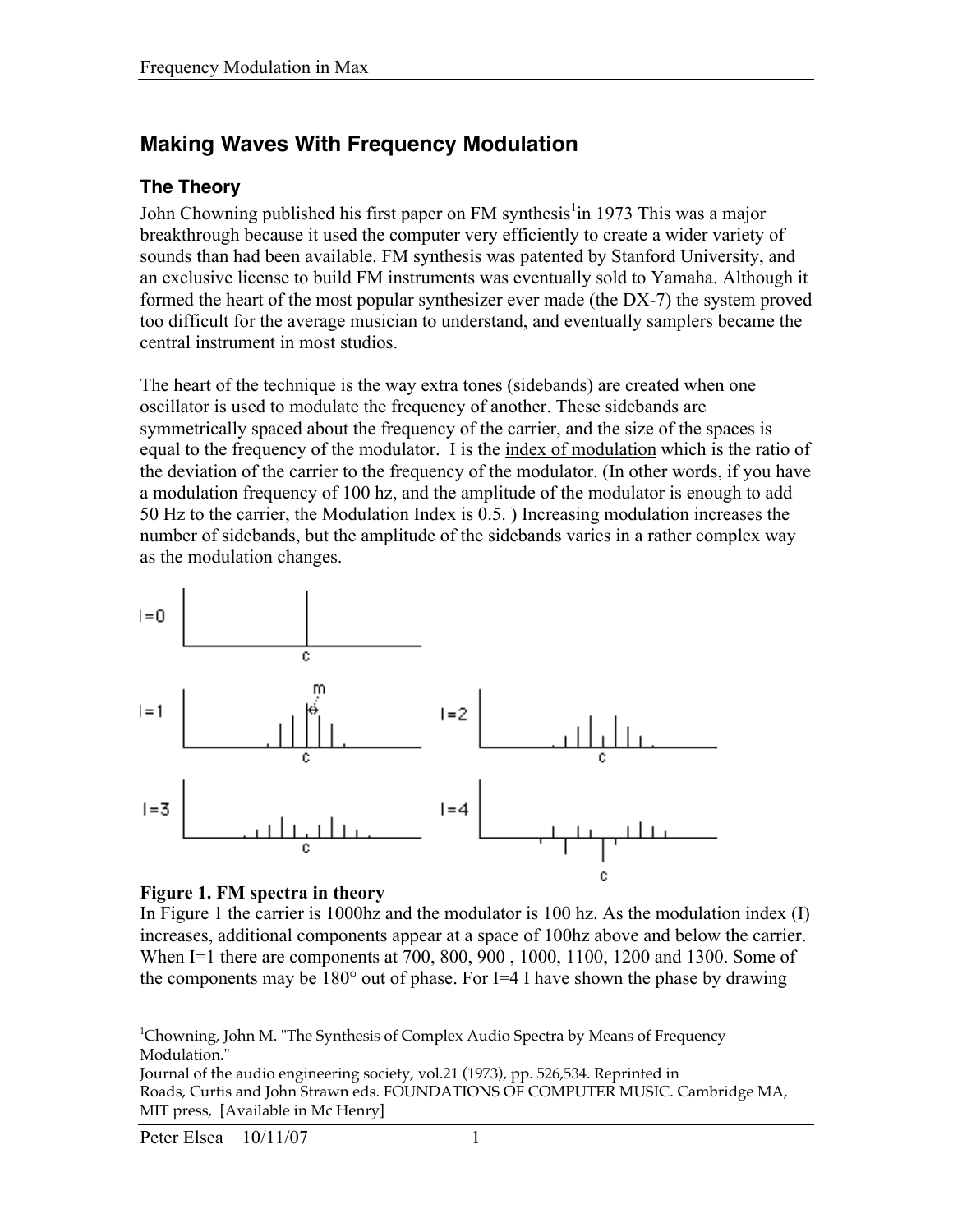the component below the bar. (Most drawings show the absolute value of each component.) The general shape of the amplitudes follows a family of curves known as Bessel curves.

## **Do it in Max**

Here's a Max patch to explore FM. It's built to be triggered by the receive objects: freq to set the frequency, nON to turn the sound on and nOFF to turn the sound off. The modulation index is set with a number box. The frequency of the modulator is set as a ratio to the note frequency. This gives a consistent sound as the pitch is changed.



## Figure 2 The basic FM patch

Figure 3 shows spectra generated by this patch. In all of the examples, the ratio was set to 1, so there's a simple harmonic relationship of the carrier and any sideband frequencies that appear. There are components at 880, 1760, 2640, 3520 and 4400 Hz, with a hint of 8800. There's also a barely visible component at 0.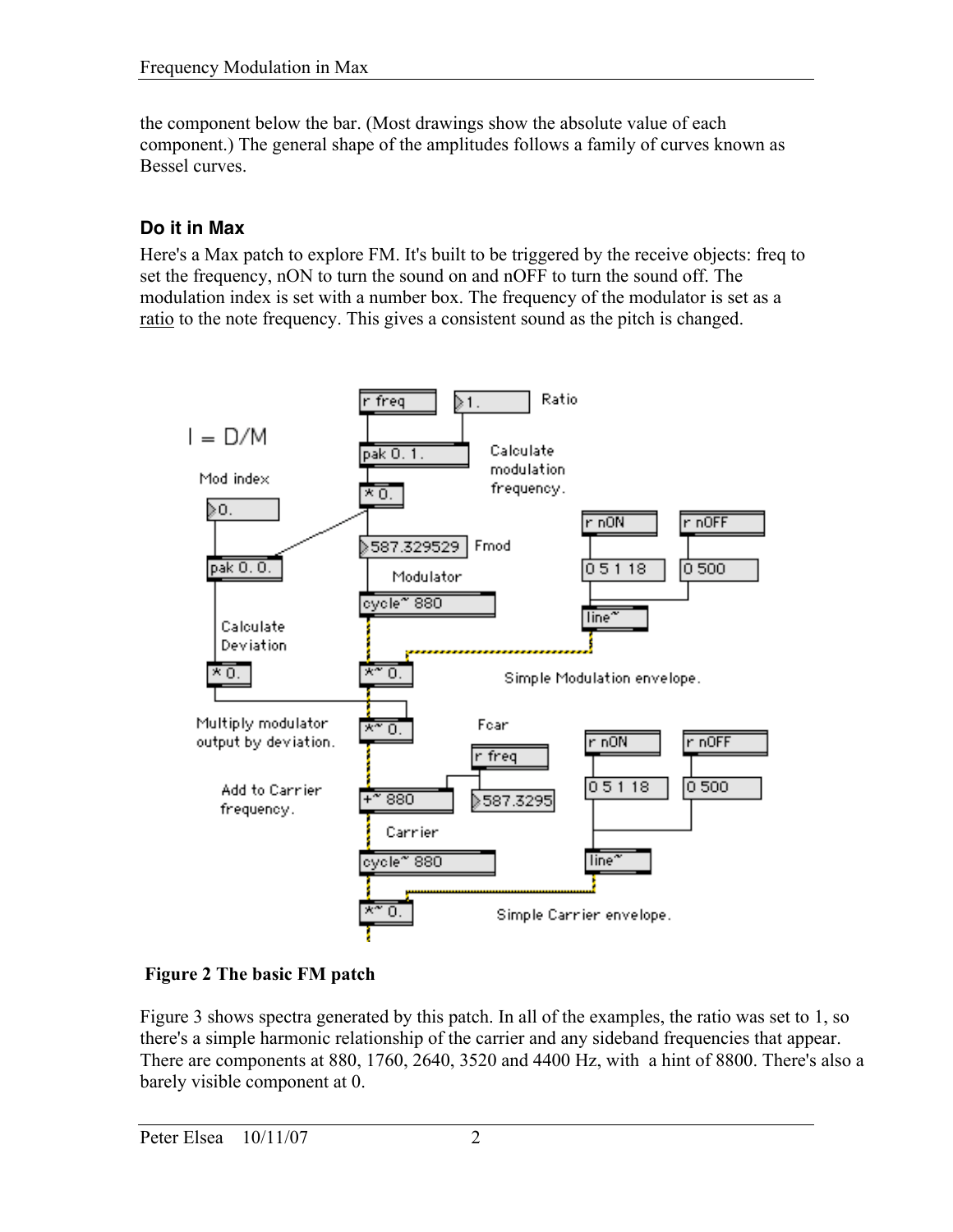

Figure 3. Effect of modulation index

If the modulator and carrier are the same frequency like this, all of the sidebands will be harmonics of that frequency, and the sound will be strongly pitched. You may wonder what happens to the sidebands at frequencies lower than the carrier. If the spacing of the sidebands is the same as the carrier frequency (as it will be if modulator equals carrier), the sideband just below the carrier will be zero in frequency. The sideband below that will be the carrier frequency, but negative. When that concept is applied in reality, the result is the carrier frequency, but 180° out of phase. That sideband therefore weakens or strengthens the fundamental, depending on the modulation index. Further low sidebands interact with upper sidebands in the same way. The regularity of the sidebands produces the strongly harmonic sound usually associated with synthesizers, but if the modulation index is changed during the note (dynamic modulation) the intensity of the sidebands will change in some very voice-like effects.

Figure 4 shows spectra where the carrier and modulator are different frequencies.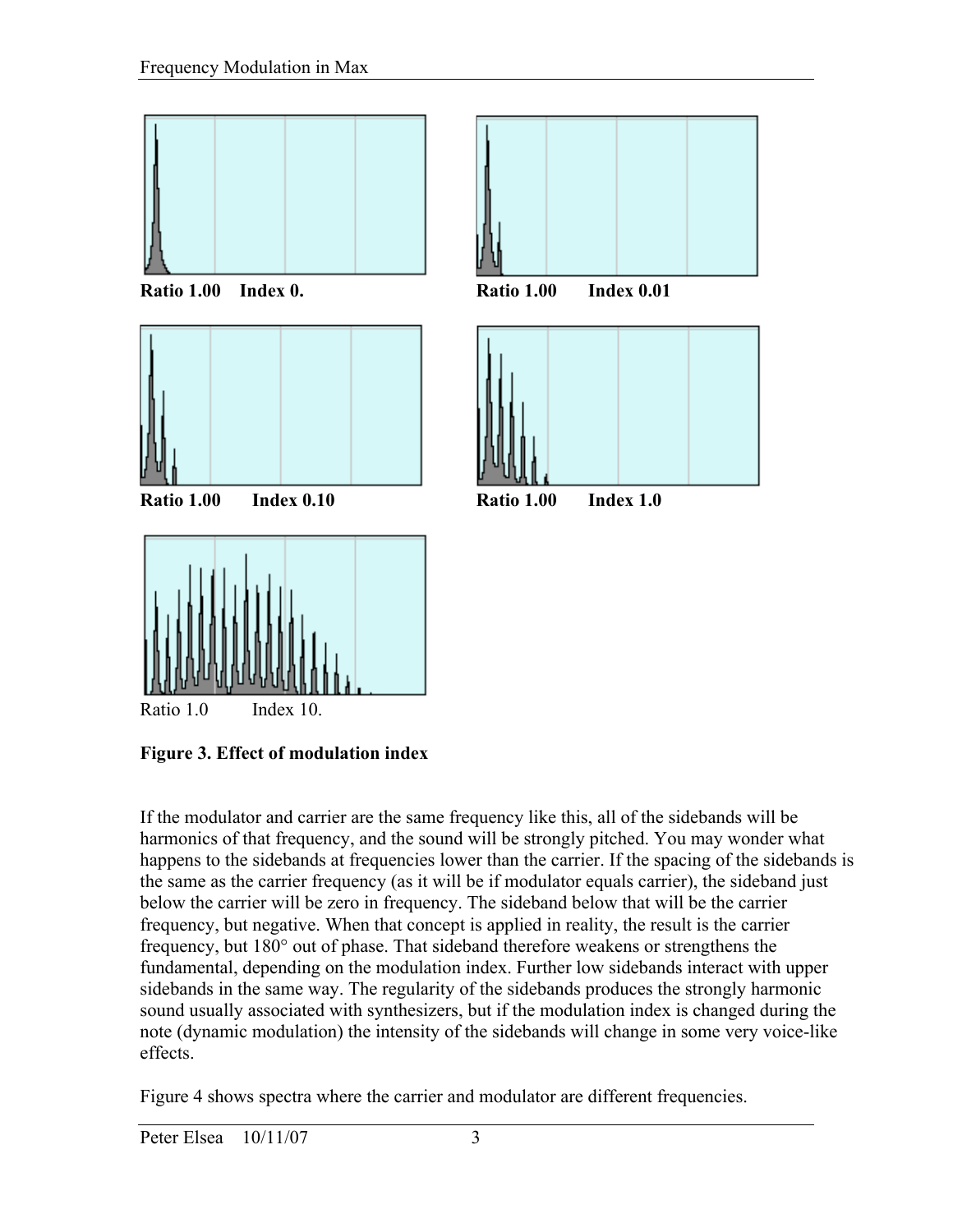

Figure 4. Rational frequency modulation.

If the frequencies of the carrier and modulator are different but rationally related, the result will again be strongly harmonic, and the pitch will be the root of the implied series. (For instance, frequencies of 400hz and 500hz imply a root of 100hz. This could be produced by a modulator ratio of 2.25 applied to a carrier of 400 hz.) If the carrier is the higher frequency<sup>2</sup>, the resultant sound will be quite bright, sounding like a high pass effect at low modulation and becoming very brash as the modulation increases. The frequency of the carrier is always prominent. If the carrier is the lower frequency, the sound will have "missing" harmonics, and those that are present will appear in pairs. At low modulation index, you will hear two distinct pitches in the tone; as the index is increased, the timbre of the upper pitch seems to become brighter.

 $\overline{a}$ <sup>2</sup> Produced by a ratio of  $< 1.0$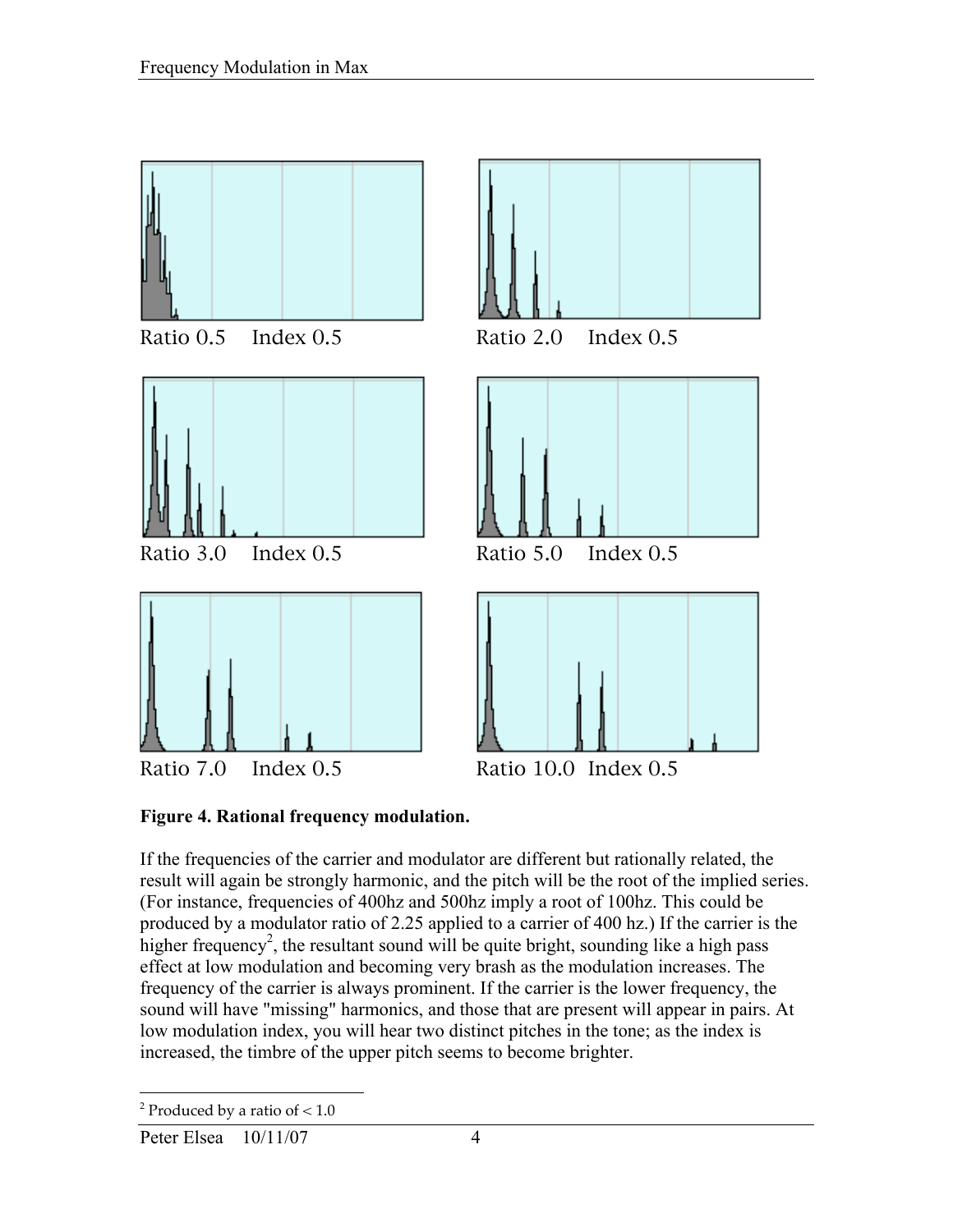

a. Ratio 1.33 Index 1.0 b. Ratio 0.71 Index 1.0



c. Ratio 2.718281 Index 2.4 d. Ratio 0.36787 Index 2.4 Figure 4. Irrational Modulation Ratios





If the frequencies of the carrier and modulator are not rationally related, the tone will have a less definite pitch, and will have a rich sound. Very often the effect is of two tones, a weak pure tone at the carrier frequency, plus a rough sound with a vague pitch. With careful adjustment of the modulation index, the carrier tone can be nearly eliminated. Many of these sounds are bell like.



a. Ratio 1.999 Index 1.0 b. Ratio 1.999 Index 1.0



## Figure 5. Nearly Rational Modulation Ratios

If the frequencies of the carrier and modulator are close to harmonic, timbral beating will occur. This is illustrated in figures 5a and 5b. In this example the carrier frequency is 523 Hz. The modulator is 1.999 times this, or 1045 hz. The first lower sideband (reflected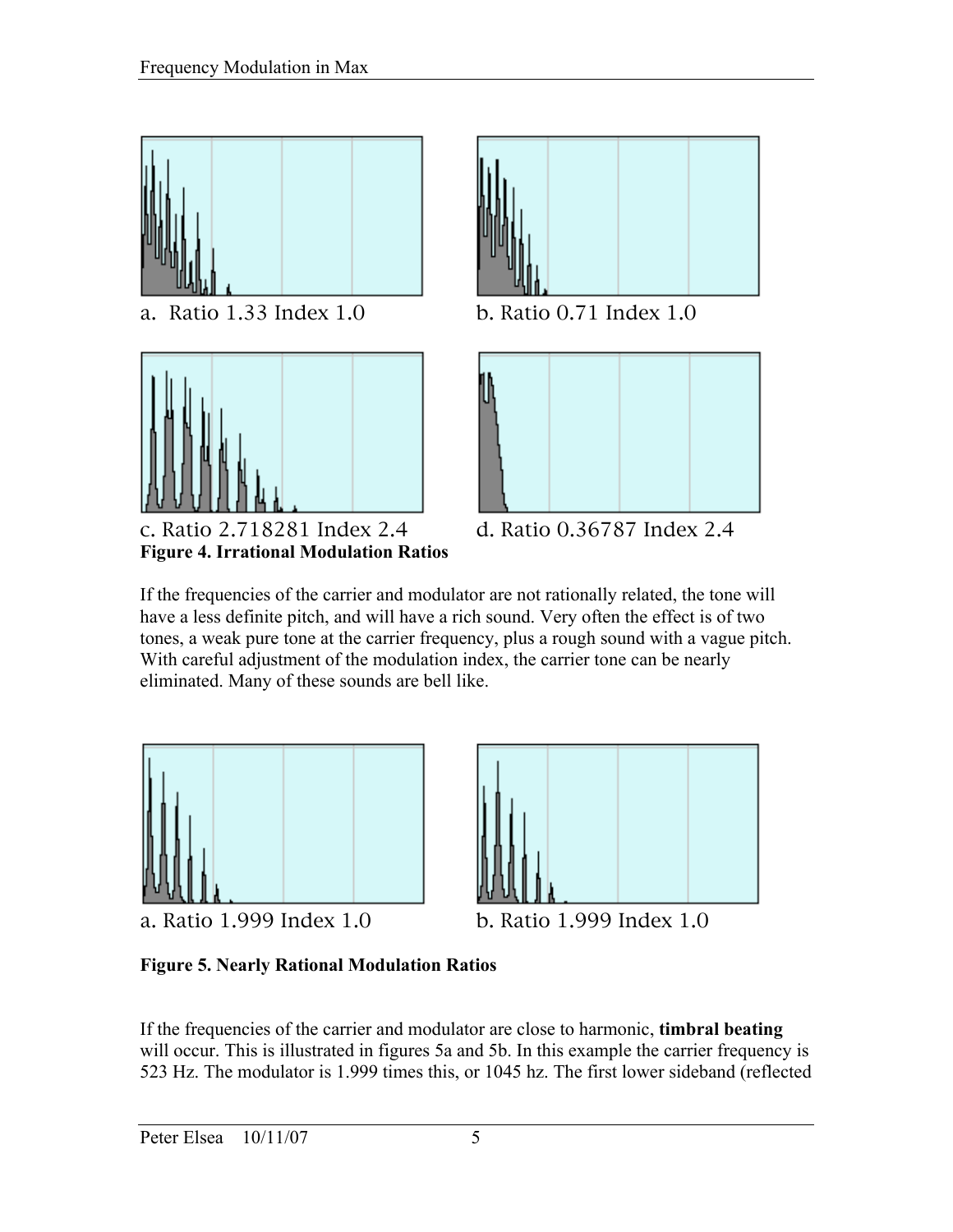through zero) falls at 522 hz. The resulting sound will change from the spectrum of 3e to that of 3f once a second. This gives a warm vibrato.

Very rich spectra can be produced by using complex waveforms for the modulator instead of sine waves. If you choose tri $\sim$ , rect $\sim$  or saw $\sim$  for the modulator waveform, you can get results as shown in figure 6 and 7. Note that with saw~ and rect~ (with a duty cycle other than 0.5) there will be some pitch shift as the modulation is applied.



You can also get complex modulation waveforms by modulating the modulators, which I'll demonstrate below.

## **Envelopes**

The FM patch shown above applies a simple envelope to the modulation as well as the amplitude of the note, and can hear a change in the sound as the note fades- that's due to a reduction in the modulation index. Figure 8 shows sonograms of the sound with different decay rates. You can see the upper components fade as the modulation envelope closes.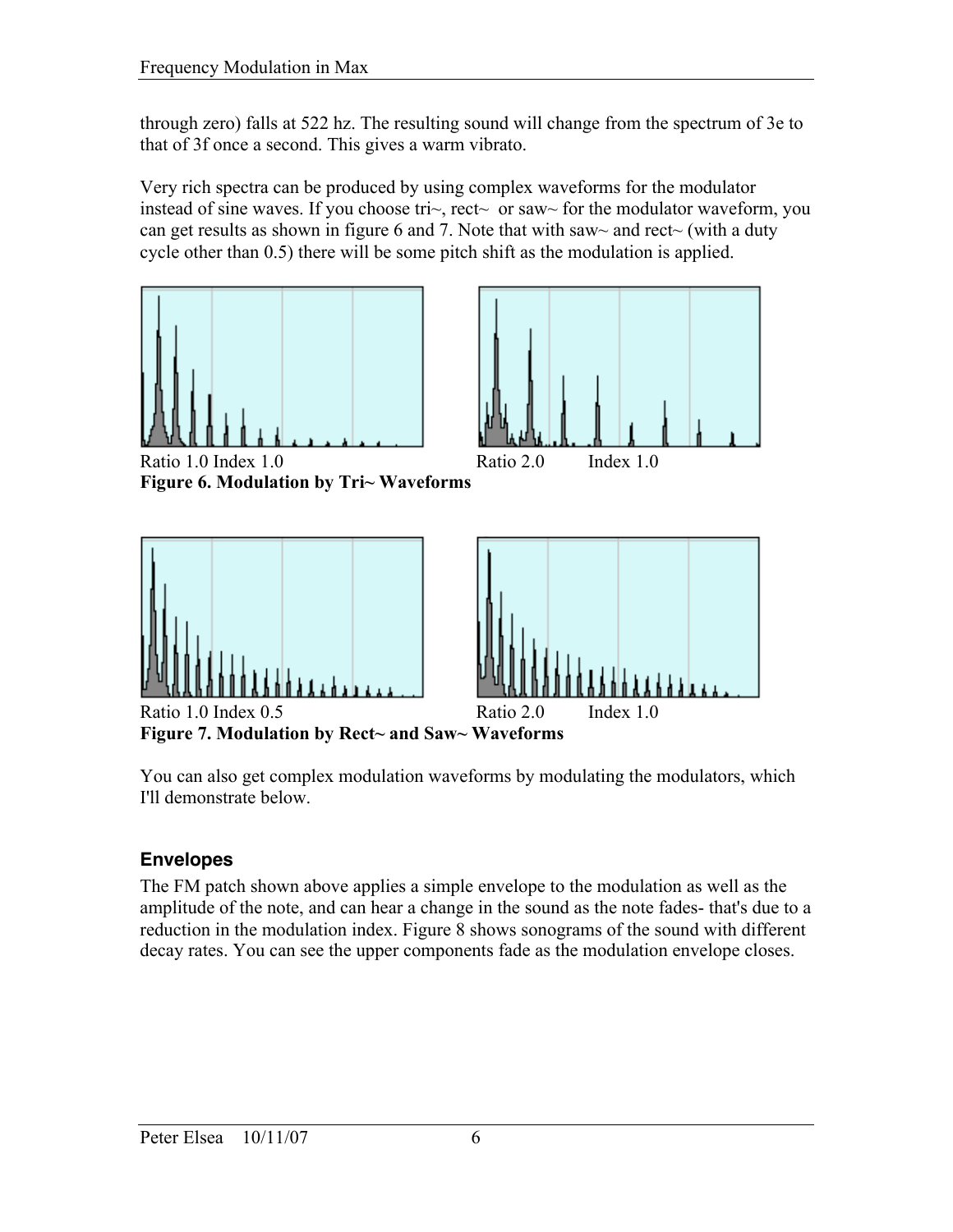

Figure 8. Effect of envelope on modulation

In a sonogram, each component appears as a horizontal line- its darkness indicates amplitude. Figure 8 shows the upper partials decaying before the lower. If two modulators are used, with different envelopes, there will be a change of timbre during the note, as figure 9 indicates.



Figure 9. Effect of two modulators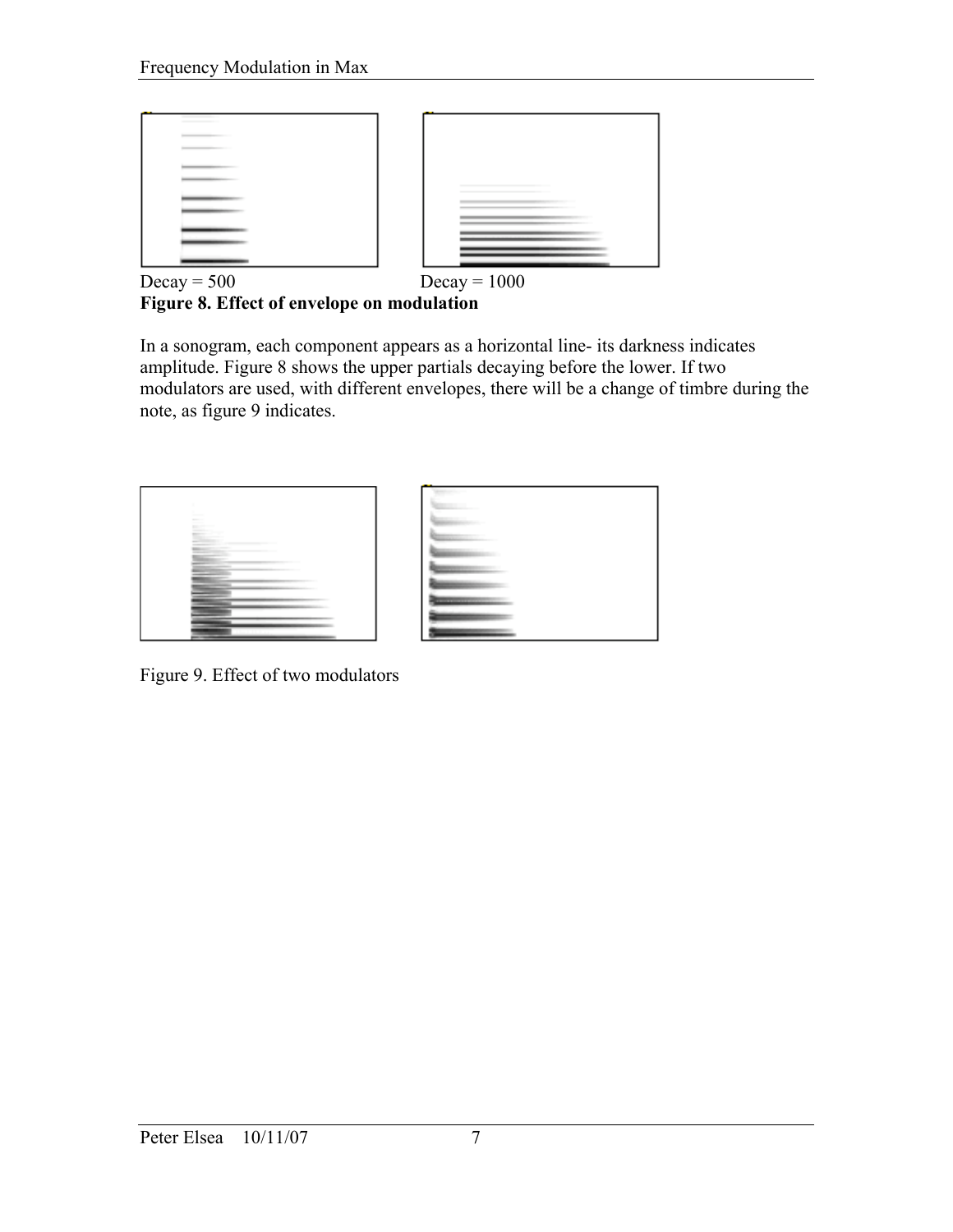## **Practical FM patchers**

Figure 10. shows a playable FM mono instrument developed from figure 1. I have simplified the look with some encapsulation, which made it straightforward to add a second modulator.



Figure 10. An FM instrument

The note in velocity is sent to three envelope subpatches as well as stripnote. The note number is converted to frequency, which is sent to the modulators and carrier subpatches. Index, ratio and time parameters are set with number boxes, controls will be added later. Figure 11 shows the content of the oscillator subpatchers.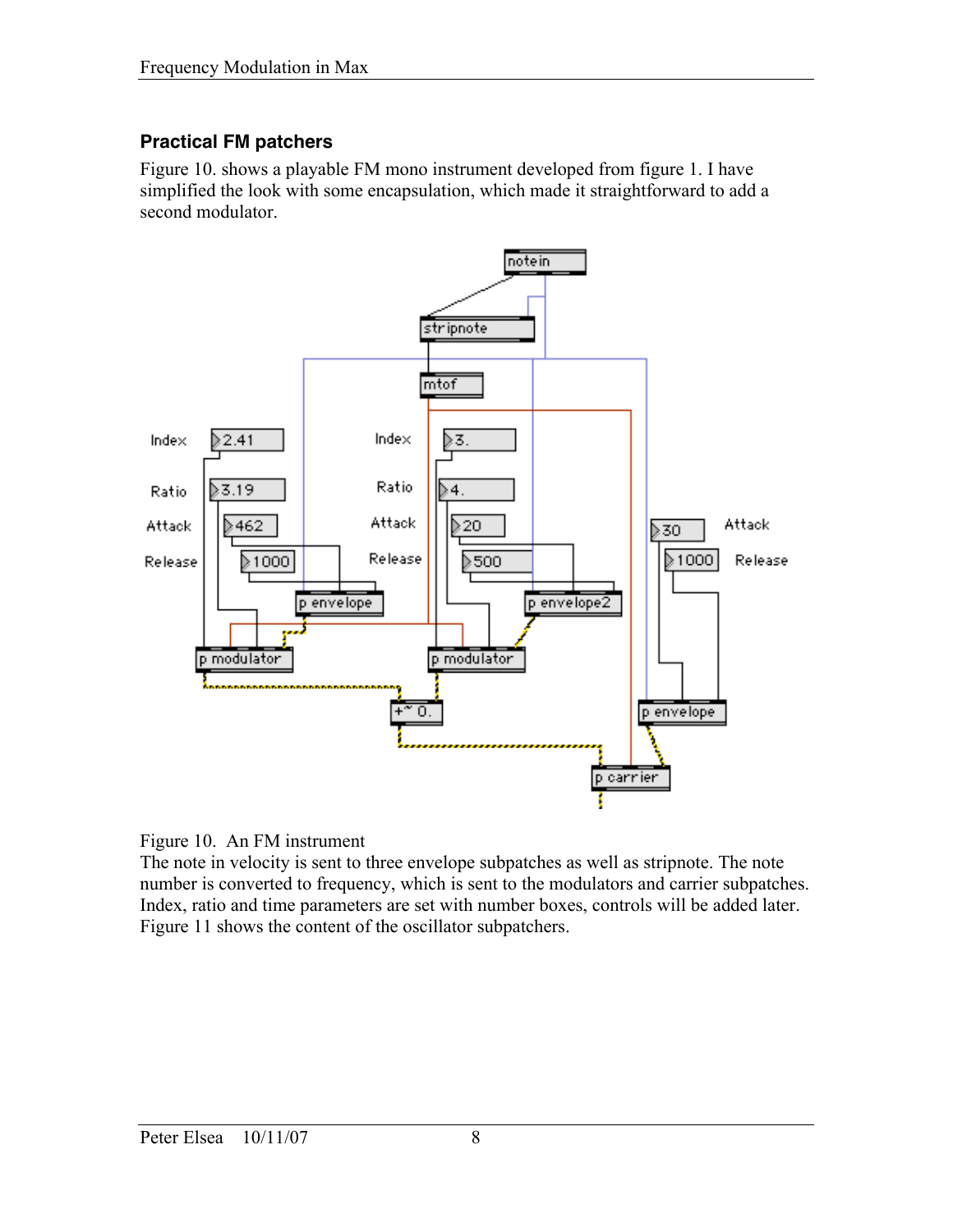



The carrier is very simple, just including the adder for a second frequency input and a multiply for amplitude control. The modulator also has the math for ratio and deviation. In the DX7, these modules were called operators. They could be combined in many ways for complex effects.



#### Figure 12. envelopes for fig 10. The envelopes in figure 10 are equally simple.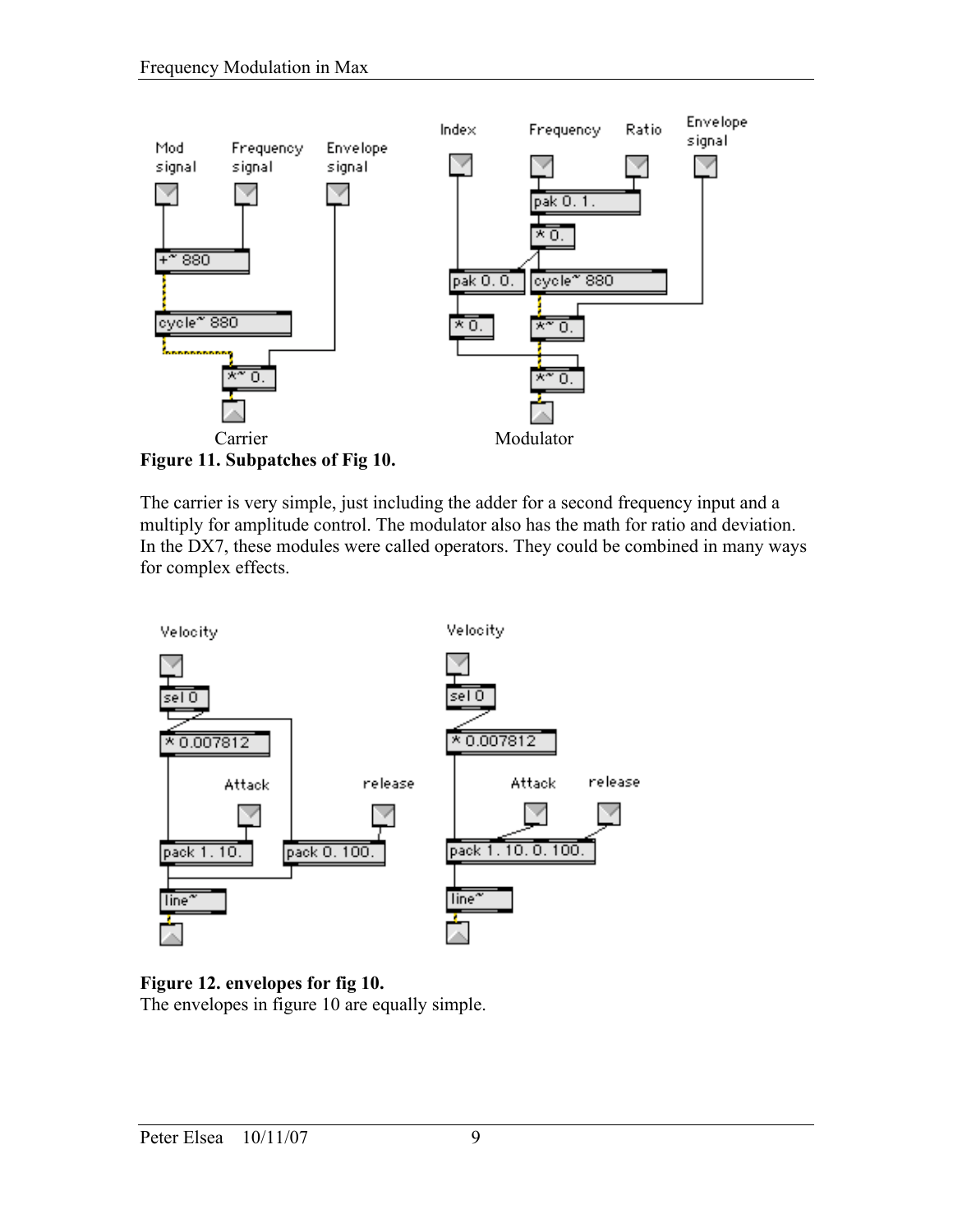

## Figure 13. FM subpatch~

In figure 13, the patch has been modified to work inside a poly. This conversion is usually pretty straightforward. Convert notein to unpack, add an inlet for the note info (as a list of pitch, velocity) and an outlet for the signal. Thispoly~ and some receive objects for the parameters complete the instrument. The master patch is then quite simple, as in figure 14.